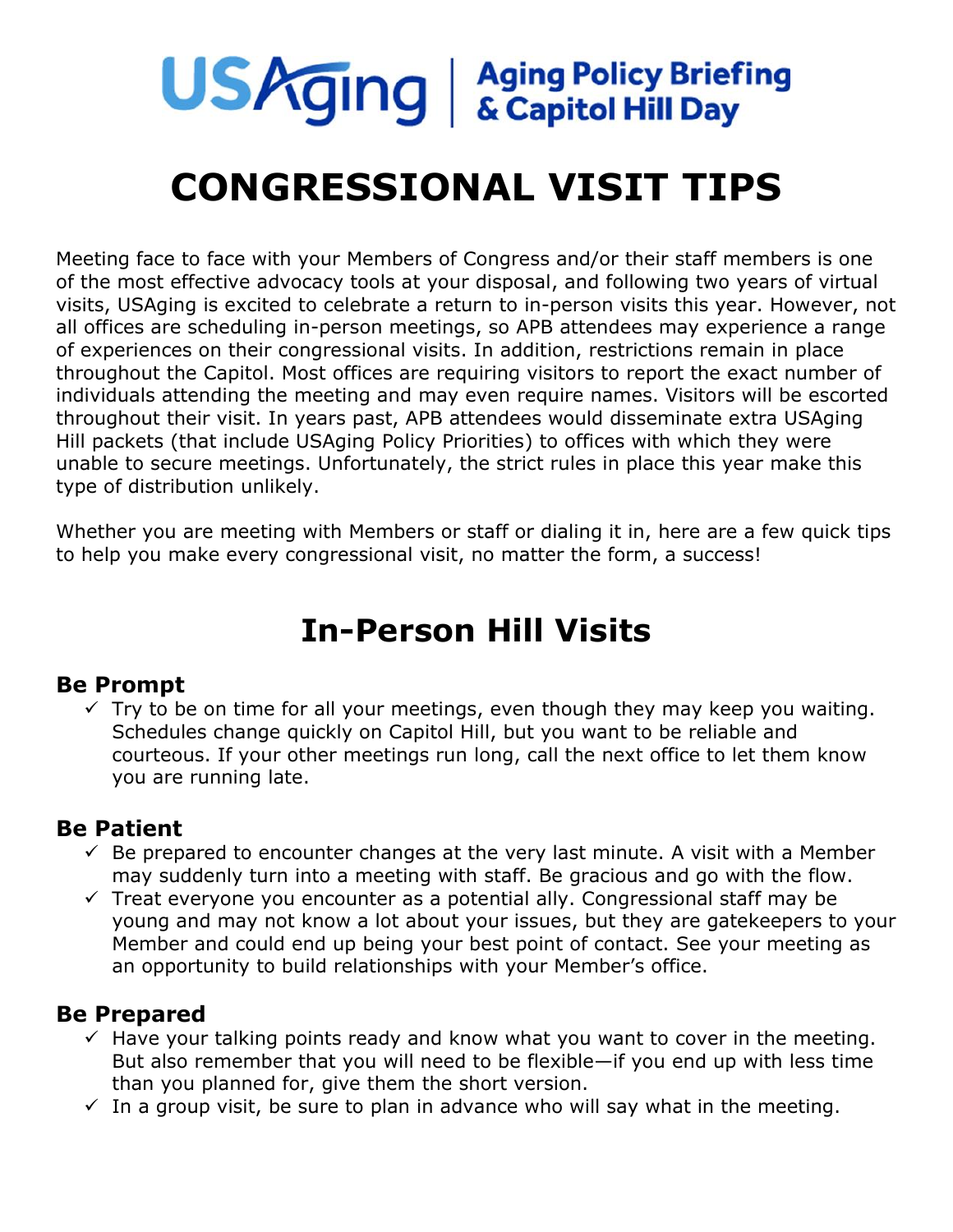$\checkmark$  Leave behind materials that can be helpful to staff, like short fact sheets, stats on your PSA, etc. [Bring one USAging Policy Priorities packet plus your own agency information to each meeting.]

### **Be Persuasive**

- $\checkmark$  Be clear about what you are asking for (e.g., increased appropriations) and why it is needed. Everyone comes to lawmakers asking for more federal dollars so you need to make the best possible case.
- $\checkmark$  Know your audience. Consider these and other factors as you plan your remarks:
	- o BACKGROUND: It's okay to ask a staffer how much they know about the Older Americans Act or the Aging Network at the beginning of the meeting. If they are new to the issues, be sure to explain what a AAA or Title VI program does and how it fits into the larger Aging Network.
	- o FEDERAL FOCUS: While it is important to mention that Older Americans Act dollars leverage state and local funds and that your agency has a variety of funding streams, try to stay focused on federal funding and policy. Your audience of federal lawmakers and their staff want to know how *they* can help.
	- $\circ$  LIMITED TIME: Members and even their staff have tremendous workloads and are sometimes at the mercy of floor action or committee schedules. If you are given generous time, go ahead and use it, but be aware that most visits will be rather short so plan your remarks accordingly. A ten-minute visit can still be very effective!
	- o RESEARCH THE POLITICAL REALITIES: The more you know about your Member and his/her district, philosophy, interests and allegiances, the better you can talk about your work in ways s/he can understand.
- $\checkmark$  Use numbers. Make the case for why you need additional resources with the hardest numbers possible. (How many individuals are on your waiting lists? Is that an increase over last year?)

### **Be Passionate**

- $\checkmark$  Use anecdotes to bring your programs and services to life. As you know, people respond positively to our mission and often have personal experiences with caregiving or aging in place. Build on this with real life examples of how your agency helps older adults remain in their homes and communities for as long as possible.
- $\checkmark$  Congressional staff are usually passionate about their work too, so use language that allows them to get excited about your mission and how they and their boss can help you.

### **Be a Professional Resource**

 $\checkmark$  Ask the Member or staff what you can do for them. If they ask questions you can't answer, promise you'll get back to them later. Offer to send them any additional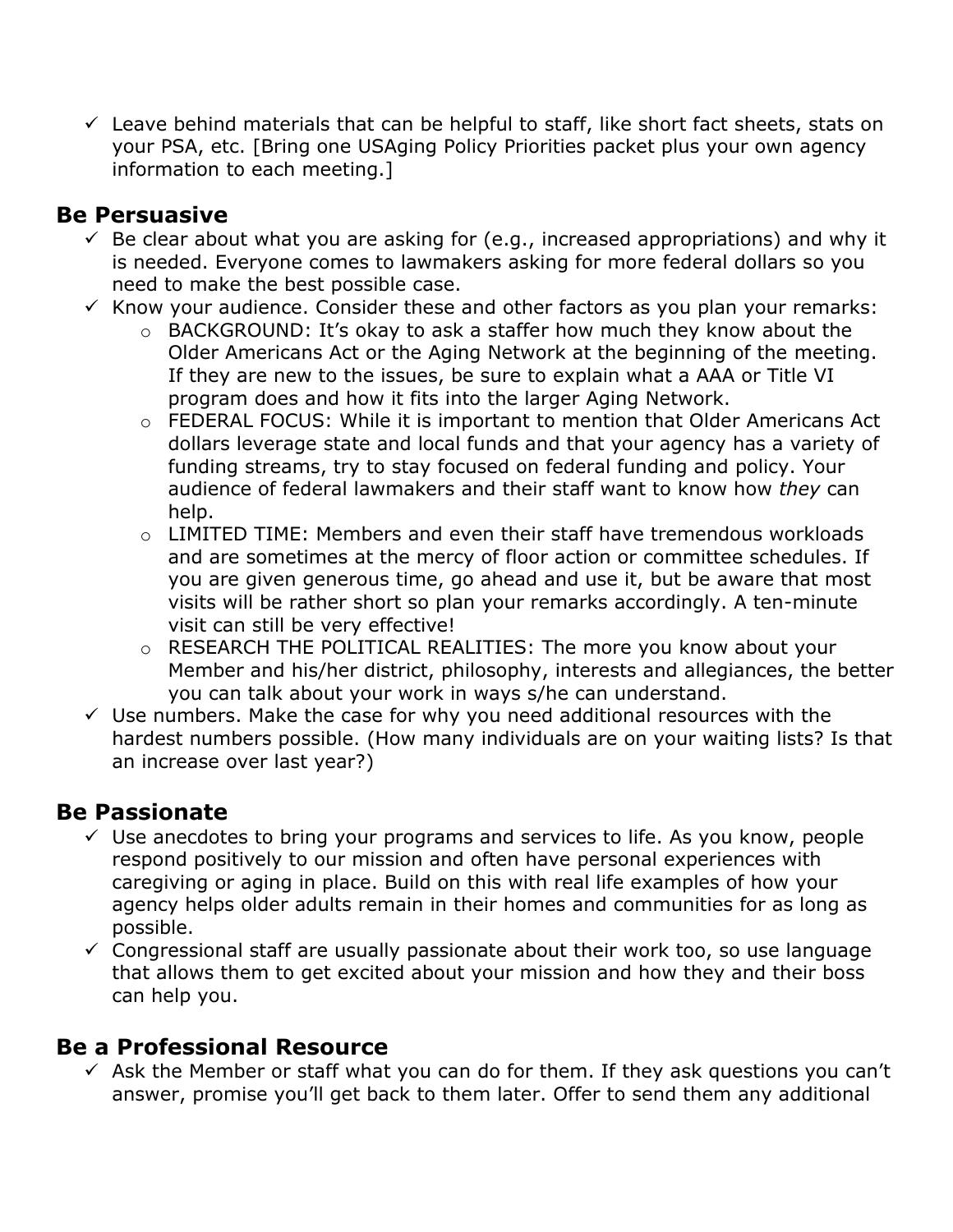materials or data. **Invite them to visit your agency and let them know you welcome their calls if they have any questions about aging policy.** Your goal is to become their local aging expert so they turn to you as an advocate for what your community needs!

- $\checkmark$  Follow up after the visit. Send a thank you note/email and then suggest a next step that will take your current relationship with the Member's office to a higher level. For example, if the Member has never visited your agency or another site, extend an invite for the next or a future congressional recess (April 11-22 and May 30-June 3).
- $\checkmark$  Stay in touch. You now have, at the very least, the name of a staff member who is tasked with following aging issues. When USAging sends out an *Advocacy Alert* asking you to call or email Congress, cc: that staffer or call them directly with your concerns.

# **Virtual Hill Visits 101**

The big difference between in-person and virtual lobby visits is technology—or how your visit will take place. Some legislative offices are happy to join video conference calls (e.g., Zoom), some prefer to dial in to non-video conference calls and others will provide their own technology or call-in information.

### **I. SCHEDULING**

No matter the platform being used, the process of arranging a virtual Hill visit is nearly identical to setting up an in-person meeting.

#### *\*SENATE VISITS: Whenever possible, advocates in each state should work closely together to prepare for a virtual Hill visit with Senators. Decide who should be the point of contact for the meeting request and how best you can communicate with each other once a visit is scheduled.*

1. Find the [phone number](https://www.govtrack.us/congress/members) for your lawmaker and give them a call. State your name, affiliation and that you are a constituent requesting a meeting. Ask to whom the meeting request email should be sent, which is typically the scheduler.

#### 2. Email your request. *Sample Email to Request a Virtual Lobby Visit Dear [Name],*

*My name is [name] and I am a [agency/program] advocate and constituent of [MEMBER X]. I would like to request a virtual appointment with the [MEMBER] on [date and time] to discuss [issue(s)]. If the [SENATOR or REPRESENTATIVE] is unavailable, I would like to meet with the appropriate staff member who covers this*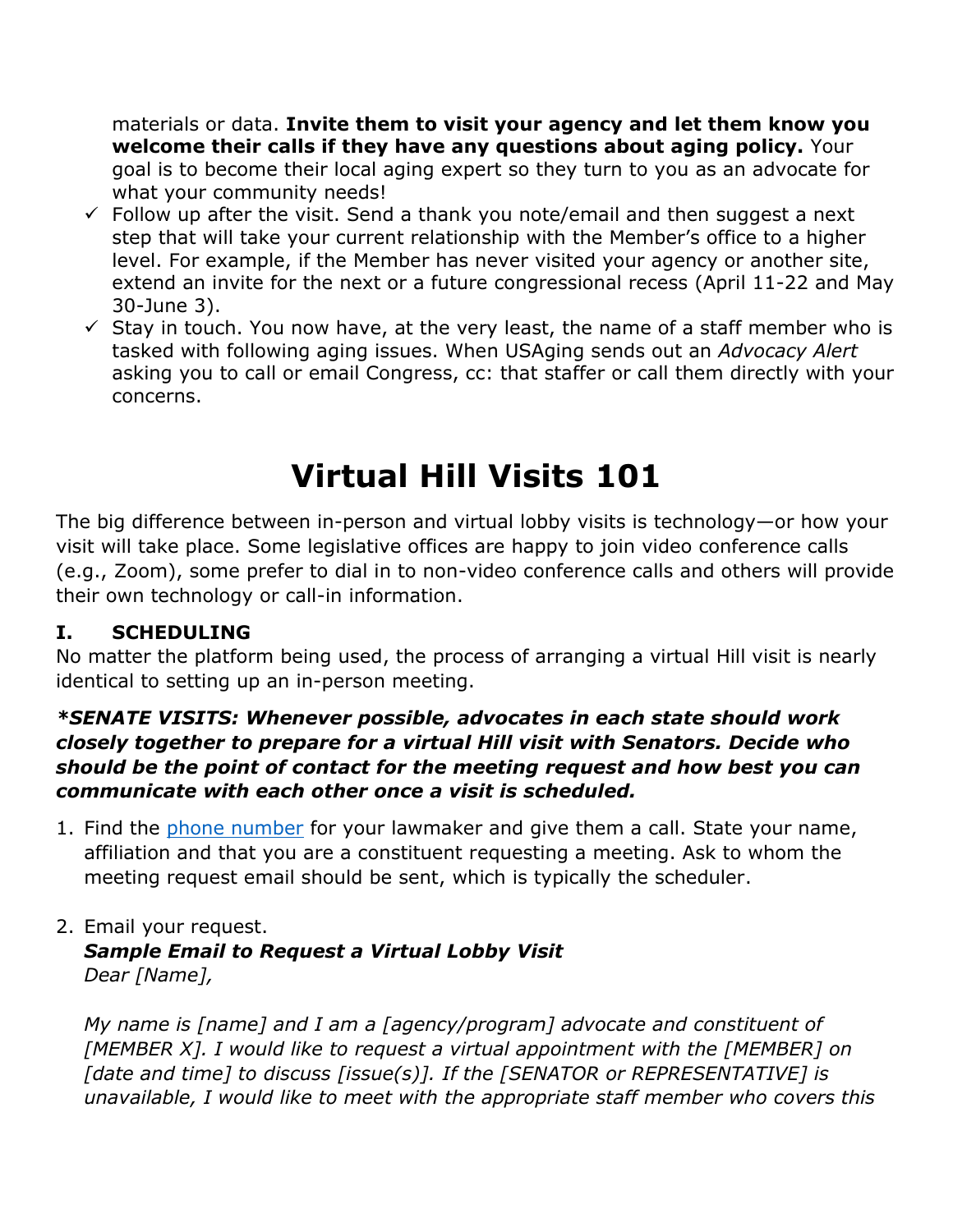*issue. I can provide a Zoom link or conference call line for this meeting; please let me know what technology your office prefers. I expect to be joined by [X] colleagues and will provide a full list of attendees in advance. Please feel free to contact me at [phone number and email] should you have any questions.* 

*Thank you, [Name] [Title and Agency/Program] [Email Address] [Phone Number]* 

3. Confirm the date/time of meeting and include a list of attendees (include name, title, agency/affiliation, city) in the virtual invitation.

### **II. MEETING**

Virtual meetings are similar to in-person visits! If you have a large group, designate just a few people to speak following introductions. **Do not be discouraged if you are meeting with staff and not the lawmaker.** Staff are the Members' most-trusted advisors on the issues you care about. Barring a personal relationship with your Member, staff are the bridge to your success as an advocate and instrumental in developing and maintaining a strong relationship with your elected official.

- $\checkmark$  Research your legislator's history on issues or relevant bills.
- $\checkmark$  Practice what you will say and assign roles if in a group.
- ✓ Plan to discuss three or fewer "asks."
- $\checkmark$  Start the meeting with introductions including name and organization for each attendee.
- $\checkmark$  Thank the lawmaker for something (a vote or action in the community).
- $\checkmark$  After introduction, talk about the issue you came to address and make "the ask." Make sure to share **personal examples** in your/their community coupled with hard data when possible.
- $\checkmark$  Listen to lawmakers and note any follow-up questions or materials they may need. *Remember, you don't need to have all the answers! If you don't know an answer to a question, tell them you will get back to them.*
- ✓ **DON'T** argue; talk about politics or candidates; make-up a response to a question; be led off topic; or be intimidated.
- $\checkmark$  **DO** Enjoy the conversation. You are building a relationship and developing an opportunity to be a valued community resource to your elected official and his/her office.